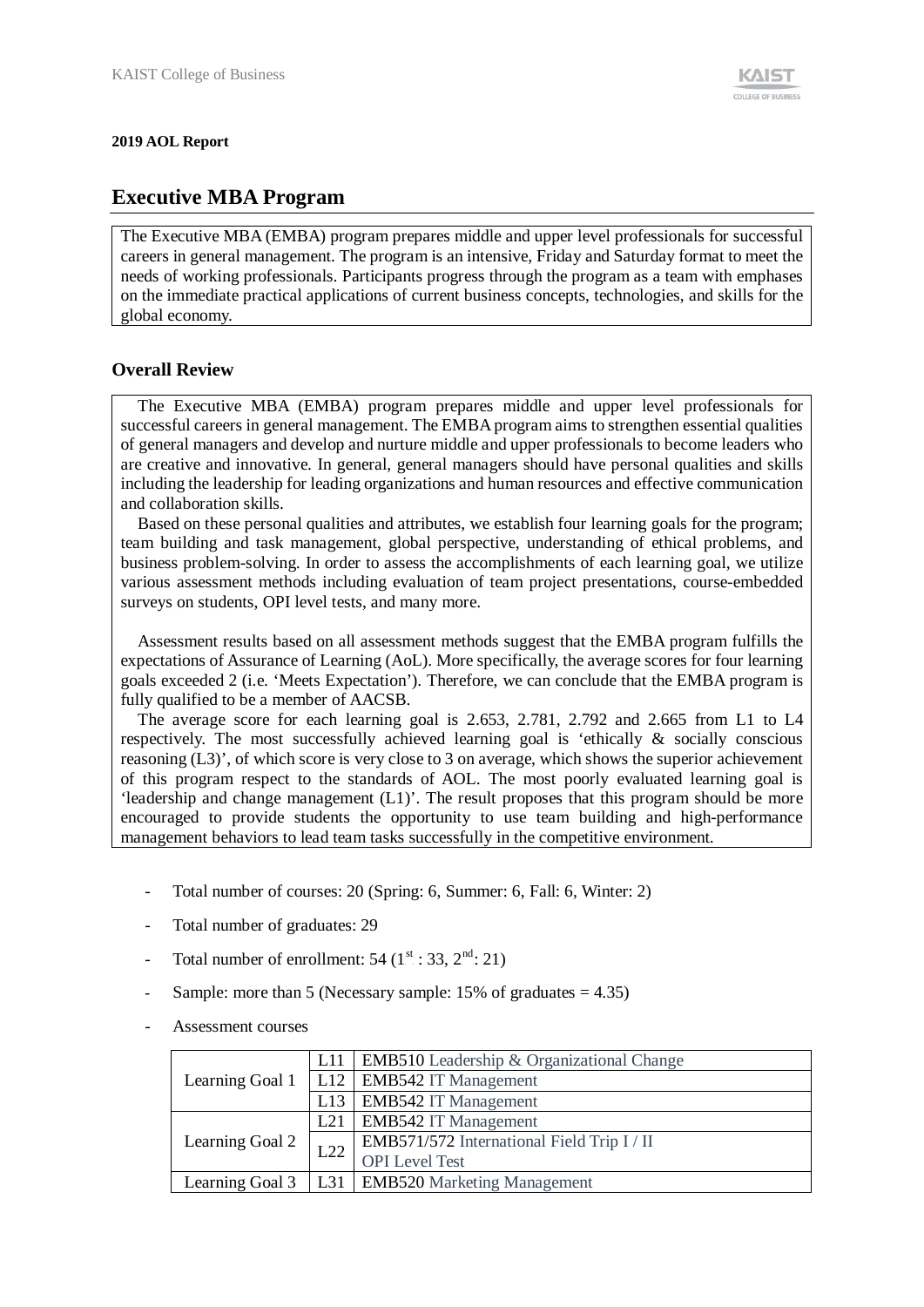|                 | L32   EMB562 Accounting & Financial Statement Analysis |
|-----------------|--------------------------------------------------------|
| Learning Goal 4 | L41   EMB530 Operations Management & SCM               |
|                 | L42 EMB511 Strategic Management                        |

### **Overview of Assessment**

| <b>Executive MBA (EMBA): Assessment Learning Goal 1</b>                                                |                                         |                                                                                   |  |  |  |  |  |  |
|--------------------------------------------------------------------------------------------------------|-----------------------------------------|-----------------------------------------------------------------------------------|--|--|--|--|--|--|
| Leadership and Change management: Our graduates will use team building and high-                       |                                         |                                                                                   |  |  |  |  |  |  |
|                                                                                                        |                                         |                                                                                   |  |  |  |  |  |  |
| performance management behaviors to lead team tasks successfully in the                                |                                         |                                                                                   |  |  |  |  |  |  |
| competitive environment.                                                                               |                                         |                                                                                   |  |  |  |  |  |  |
| <b>Learning Objective</b><br><b>Methods</b><br><b>Sample</b>                                           |                                         |                                                                                   |  |  |  |  |  |  |
| L11) Our students will have<br>high-performance leadership<br>skill.                                   | Students enrolled in<br>EMB510 $(N=23)$ | Reflective assessment of<br>leadership styles/skills<br>completed by team members |  |  |  |  |  |  |
| L12) Our students will<br>know how to build a team<br>successfully in the<br>competitive environment.  | Students enrolled in<br>EMB542 $(N=23)$ | Team members assessment<br>by their team leader                                   |  |  |  |  |  |  |
| L13) Our students will<br>effectively manage team<br>members for solving<br>organizational challenges. | Students enrolled in<br>EMB542 $(N=23)$ | Team members assessment<br>by their team leader                                   |  |  |  |  |  |  |
|                                                                                                        | <b>Findings</b>                         |                                                                                   |  |  |  |  |  |  |
|                                                                                                        |                                         |                                                                                   |  |  |  |  |  |  |

- Using a course-embedded survey, the team members in EMB510 assessed L11 which evaluated the leadership style and skills of their team leader. Average scores for each of the evaluation criteria for L11 exceed 2 (meets expectations); the score for L11 is 2.620.
- Using a course-embedded survey, the team leaders in EMB 542 assessed L12 and L13 which evaluated the team building skills of their team members. Average scores for each of the evaluation criteria for L12 and L13 exceed 2 (meets expectations); the scores for L12 and L13 are 2.630 and 2.710 respectively.
- The average scores for L1 is slightly lower than last year (2.74 for L11, 2.80 for L12, 2.77 for L13).
- 47.8% (11/23) of students exceed expectations for L11.
- 4.3% (1/23) of students have difficulty in all traits for L11.
- 8.7% (2/23) of students have difficulty in balance between task and interpersonal relations (Trait 2 for L11).
- All students meet expectations for L12 and L13.
- 30.4% (7/23) of students exceed expectations for L12.
- 56.5% (13/23) of students exceed expectations for L13.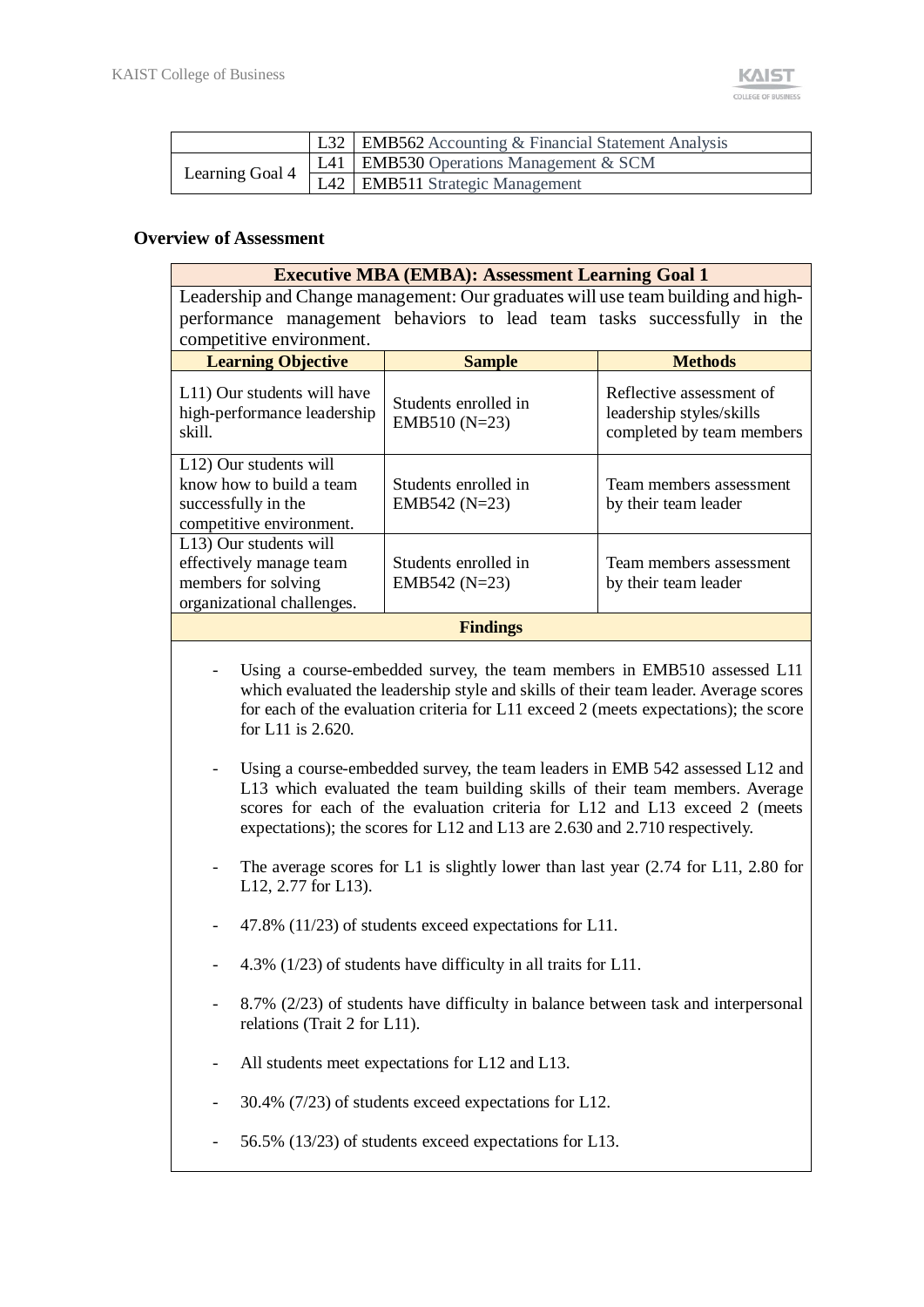| <b>Executive MBA (EMBA): Assessment Learning Goal 2</b>                                                                                                                                                                                                                                                                                                                                                                                                                                                                                                                                                                                                                                                                                                                                                                                                                                                                                                                                               |                                                      |                                                                                          |  |  |  |  |
|-------------------------------------------------------------------------------------------------------------------------------------------------------------------------------------------------------------------------------------------------------------------------------------------------------------------------------------------------------------------------------------------------------------------------------------------------------------------------------------------------------------------------------------------------------------------------------------------------------------------------------------------------------------------------------------------------------------------------------------------------------------------------------------------------------------------------------------------------------------------------------------------------------------------------------------------------------------------------------------------------------|------------------------------------------------------|------------------------------------------------------------------------------------------|--|--|--|--|
| Global Perspective: Our graduates will have a global perspective.                                                                                                                                                                                                                                                                                                                                                                                                                                                                                                                                                                                                                                                                                                                                                                                                                                                                                                                                     |                                                      |                                                                                          |  |  |  |  |
| <b>Learning Objective</b>                                                                                                                                                                                                                                                                                                                                                                                                                                                                                                                                                                                                                                                                                                                                                                                                                                                                                                                                                                             | <b>Sample</b>                                        | <b>Methods</b>                                                                           |  |  |  |  |
| L <sub>21</sub> ) Our student will<br>understand global business<br>issues and relate current<br>issues to emerging business<br>opportunities.                                                                                                                                                                                                                                                                                                                                                                                                                                                                                                                                                                                                                                                                                                                                                                                                                                                        | Students enrolled in<br>EMB542 $(N=8)$               | Assessment task force scored<br>case solutions written in<br>English                     |  |  |  |  |
| L <sub>22</sub> ) Our students will have<br>a good command of<br>business English or other<br>languages of major global<br>markets.                                                                                                                                                                                                                                                                                                                                                                                                                                                                                                                                                                                                                                                                                                                                                                                                                                                                   | Students enrolled in<br>EMB571/572 (N=25)            | Assessment task force<br>scored business presentation<br>and communication in<br>English |  |  |  |  |
|                                                                                                                                                                                                                                                                                                                                                                                                                                                                                                                                                                                                                                                                                                                                                                                                                                                                                                                                                                                                       | <b>Findings</b>                                      |                                                                                          |  |  |  |  |
| Using the assessment rubric, the assessment task force for EMB542 evaluated L21.<br>Average score for each of the evaluation criteria for L21 is 2.563, slightly lower<br>than last year's (2.69), but still exceeds 2 (meets expectations).<br>Using the assessment rubric, the assessment task force for EMB 571/572 evaluated<br>L22. Average scores for each of the evaluation criteria for L22 are exactly 3<br>(Exceeds Expectations).<br>In addition, all EMBA students participated and passed two international field trip<br>courses (EMB 571&572) conducted at London Business School in the U.K. During<br>this field trip, all EMBA students were required to take courses in English and also<br>expected to deliver a final presentation in English at the end of the course. In order<br>to pass these courses, they were required to communicate with highly proficient<br>business English skills. Thus, our graduates satisfy the global perspective learning<br>goals (L21, L22). |                                                      |                                                                                          |  |  |  |  |
|                                                                                                                                                                                                                                                                                                                                                                                                                                                                                                                                                                                                                                                                                                                                                                                                                                                                                                                                                                                                       | All students meet expectation for L21.               |                                                                                          |  |  |  |  |
|                                                                                                                                                                                                                                                                                                                                                                                                                                                                                                                                                                                                                                                                                                                                                                                                                                                                                                                                                                                                       | 25.0% (2/8) of students exceed expectations for L21. |                                                                                          |  |  |  |  |
| All students exceed expectation for L22.                                                                                                                                                                                                                                                                                                                                                                                                                                                                                                                                                                                                                                                                                                                                                                                                                                                                                                                                                              |                                                      |                                                                                          |  |  |  |  |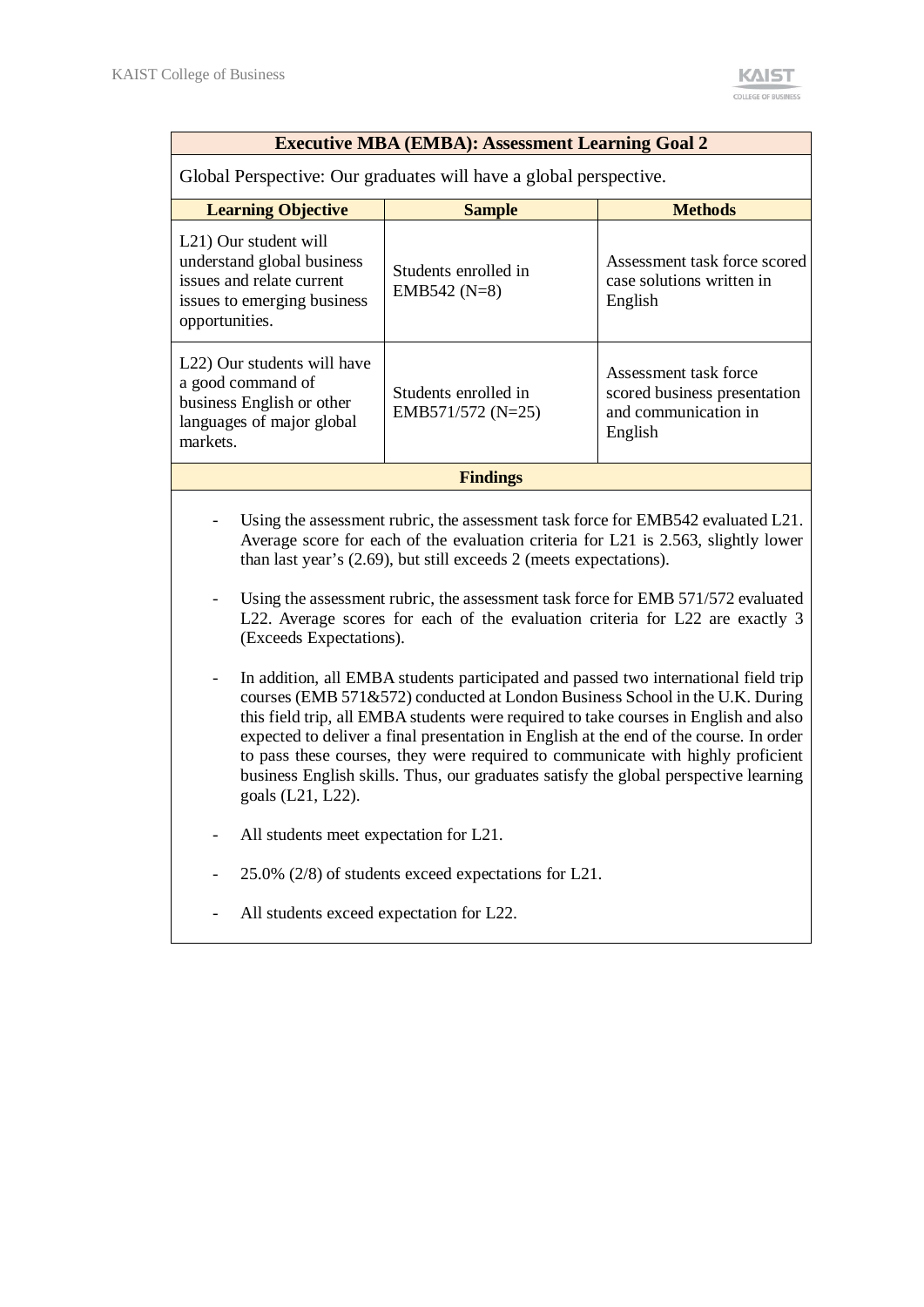| <b>Executive MBA (EMBA): Assessment Learning Goal 3</b> |  |
|---------------------------------------------------------|--|
|---------------------------------------------------------|--|

Ethically & Socially Conscious Reasoning: Our graduates will understand the gravity of ethical behavior and corporate social responsibility.

| <b>Learning Objective</b>                                                                                                                              | <b>Sample</b>                           | <b>Methods</b>                                                                  |  |  |  |  |  |
|--------------------------------------------------------------------------------------------------------------------------------------------------------|-----------------------------------------|---------------------------------------------------------------------------------|--|--|--|--|--|
| L31) Our students will be<br>able to identify ethical and<br>social dilemma and be able<br>to recognize and evaluate<br>alternative courses of action. | Students enrolled in<br>EMB520 $(N=8)$  | Assessment task force scored<br>the term project presentation<br>and its output |  |  |  |  |  |
| L32) Our students will<br>know the professional code<br>of conduct within their<br>discipline.                                                         | Students enrolled in<br>EMB562 $(N=30)$ | Course-embedded survey                                                          |  |  |  |  |  |
| <b>Findings</b>                                                                                                                                        |                                         |                                                                                 |  |  |  |  |  |

- Using the assessment rubric, the assessment task force for EMB520 evaluated L31. Average scores for each of the evaluation criteria for L31 exceed 2 (meets expectations); the score for L31 is 2.850.
- Using a course-embedded survey, students in EMB 562 assessed L32. Average scores for each of the evaluation criteria for L32 exceed 2 (meets expectations); the score for L32 is 2.733.
- The average scores are slightly lower than last year (2.9 for L31, 2.75 for L32), but the scores are close to 3 (exceed expectations).
- All students meet expectation for L31.
- 50.0% (4/8) of students exceed expectations for L31.
- 70.0% (21/30) of students exceed expectations for L32.
- 3.3% (1/30) of students have difficulty in understanding the detailed contents of professional code of conduct (Trait 2 for L32).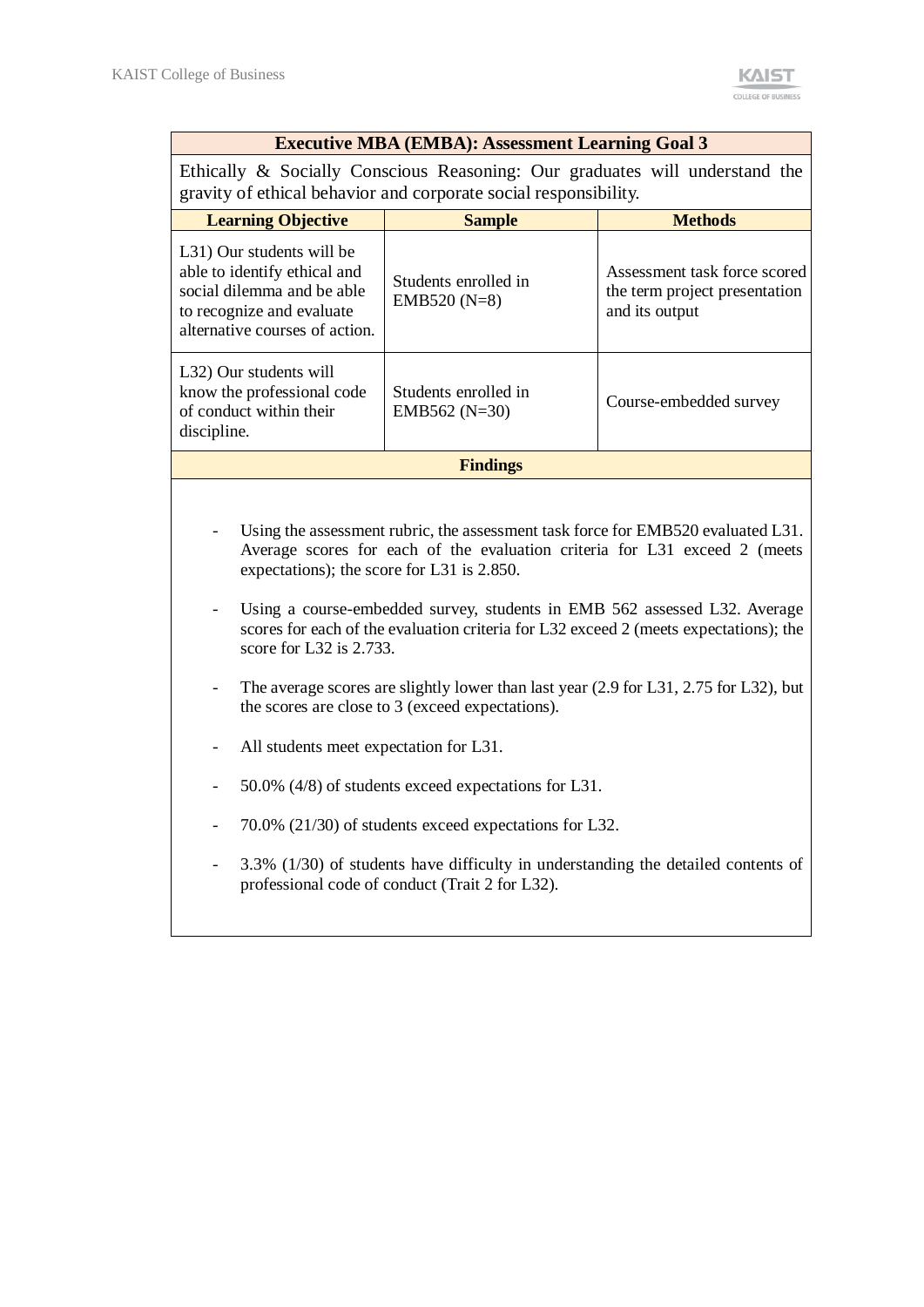#### **Executive MBA (EMBA): Assessment Learning Goal 4**

Strategic Thinking & Cross-disciplinary Competency: Our graduates will be able to strategically analyze business cases and integrate different disciplines in solving business problems.

| <b>Learning Objective</b>                                                                                                                                           | <b>Sample</b>                          | <b>Methods</b>                                                                  |  |  |  |  |
|---------------------------------------------------------------------------------------------------------------------------------------------------------------------|----------------------------------------|---------------------------------------------------------------------------------|--|--|--|--|
| L41) Our students will use<br>appropriate analytical<br>techniques to solve business<br>problems and will<br>demonstrate the ability of<br>sound business judgment. | Students enrolled in<br>EMB530 $(N=8)$ | Assessment task force scored<br>the term project presentation<br>and its output |  |  |  |  |
| L42) Our students will<br>synthesize different<br>discipline areas.                                                                                                 | Students enrolled in<br>EMB511 $(N=8)$ | Assessment task force<br>scored case solutions                                  |  |  |  |  |
| <b>Findings</b>                                                                                                                                                     |                                        |                                                                                 |  |  |  |  |

- Using the assessment rubric, the assessment task force for EMB530 evaluated L41. Average score for each of the evaluation criteria for L41 is 2.643, lower than last year's (2.71), but exceeds 2 (meets expectations).
- Using the assessment rubric, the assessment task force for EMB511 evaluated L42. Average scores for each of the evaluation criteria for L42 exceed 2 (meets expectations); the score for L42 is 2.688, slightly higher than last year's (2.67).
- Thus, our graduates satisfy the strategic analysis learning goals (L41, L42).
- All students meet expectation for L41 and L42.

- 12.5% (1/8) of students exceed expectations for L42.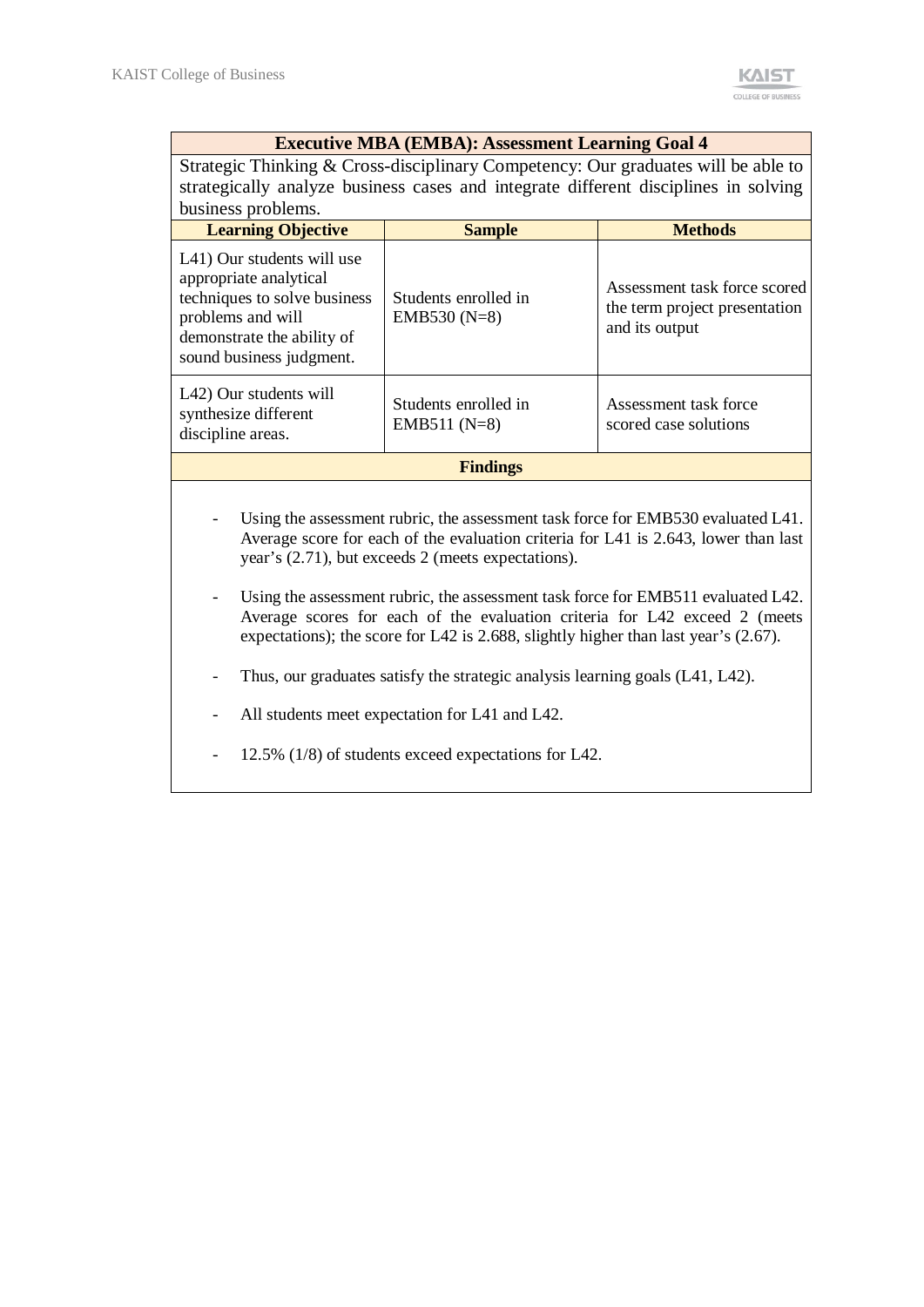

# **Data Analysis and Results**

| Assessment Learning Goal 1 (L1): EMB510 리더십과 조직변화 / EMB542 IT 기술과 경영 |                                                                                                                                                                                         |                |                |                             |  |  |  |  |  |
|----------------------------------------------------------------------|-----------------------------------------------------------------------------------------------------------------------------------------------------------------------------------------|----------------|----------------|-----------------------------|--|--|--|--|--|
|                                                                      | L1: Leadership and Change management: Our graduates will use team building and high-performance management<br>behaviors to lead team tasks successfully in the competitive environment. |                |                |                             |  |  |  |  |  |
| <b>Learning Goal</b>                                                 | L11: Our students will have high-performance leadership skill.                                                                                                                          |                |                |                             |  |  |  |  |  |
| <b>Traits</b>                                                        | <b>T2. Balance between Task</b><br><b>T1. Confidence</b><br><b>T3.Ability to Listen</b><br>T4. Agenda<br>and Interpersonal Relations                                                    |                |                |                             |  |  |  |  |  |
| <b>Students</b>                                                      | 23                                                                                                                                                                                      | 23             | 23             | 23                          |  |  |  |  |  |
| 1                                                                    | $\ensuremath{\mathfrak{Z}}$                                                                                                                                                             | 3              | 3              | $\mathfrak{Z}$              |  |  |  |  |  |
| $\mathbf{2}$                                                         | 3                                                                                                                                                                                       | 3              | 3              | 3                           |  |  |  |  |  |
| 3                                                                    | 3                                                                                                                                                                                       | 3              | 3              | 3                           |  |  |  |  |  |
| 4                                                                    | 3                                                                                                                                                                                       | 3              | 3              | 3                           |  |  |  |  |  |
| 5                                                                    | 3                                                                                                                                                                                       | 3              | 3              | $\mathfrak{Z}$              |  |  |  |  |  |
| 6                                                                    | $\overline{c}$                                                                                                                                                                          | $\overline{c}$ | $\overline{c}$ | 3                           |  |  |  |  |  |
| 7                                                                    | 3                                                                                                                                                                                       | 3              | $\overline{c}$ | 3                           |  |  |  |  |  |
| 8                                                                    | $\overline{c}$                                                                                                                                                                          | 3              | 3              | 3                           |  |  |  |  |  |
| 9                                                                    | $\mathbf{1}$                                                                                                                                                                            | $\mathbf{1}$   | $\mathbf{1}$   | $\mathbf{1}$                |  |  |  |  |  |
| 10                                                                   | 3                                                                                                                                                                                       | 3              | 3              | 3                           |  |  |  |  |  |
| 11                                                                   | $\overline{c}$                                                                                                                                                                          | $\mathbf{2}$   | 3              | 3                           |  |  |  |  |  |
| 12                                                                   | 3                                                                                                                                                                                       | 3              | 3              | 3                           |  |  |  |  |  |
| 13                                                                   | $\ensuremath{\mathfrak{Z}}$                                                                                                                                                             | 3              | 3              | $\mathfrak{Z}$              |  |  |  |  |  |
| 14                                                                   | $\overline{2}$                                                                                                                                                                          | $\overline{2}$ | $\overline{2}$ | $\overline{2}$              |  |  |  |  |  |
| 15                                                                   | $\overline{c}$                                                                                                                                                                          | 3              | $\mathfrak{2}$ | $\mathbf{2}$                |  |  |  |  |  |
| 16                                                                   | $\overline{c}$                                                                                                                                                                          | 3              | 3              | $\mathfrak{Z}$              |  |  |  |  |  |
| 17                                                                   | 3                                                                                                                                                                                       | 3              | 3              | 3                           |  |  |  |  |  |
| 18                                                                   | $\overline{c}$                                                                                                                                                                          | $\overline{c}$ | $\overline{c}$ | $\mathbf{2}$                |  |  |  |  |  |
| 19                                                                   | 3                                                                                                                                                                                       | $\mathbf{1}$   | $\mathbf{2}$   | $\overline{2}$              |  |  |  |  |  |
| 20                                                                   | 3                                                                                                                                                                                       | 3              | $\sqrt{2}$     | $\ensuremath{\mathfrak{Z}}$ |  |  |  |  |  |
| 21                                                                   | 3                                                                                                                                                                                       | 3              | 3              | 3                           |  |  |  |  |  |
| 22                                                                   | 3                                                                                                                                                                                       | 3              | 3              | 3                           |  |  |  |  |  |
| 23                                                                   | $\overline{c}$                                                                                                                                                                          | $\overline{c}$ | 3              | $\overline{2}$              |  |  |  |  |  |
| # of 3 point                                                         | 14                                                                                                                                                                                      | 16             | 15             | 17                          |  |  |  |  |  |
| # of 2 point                                                         | 8                                                                                                                                                                                       | 5              | $\overline{7}$ | 5                           |  |  |  |  |  |
| # of 1 point                                                         | $\mathbf{1}$                                                                                                                                                                            | $\overline{2}$ | $\mathbf{1}$   | $\mathbf{1}$                |  |  |  |  |  |
| <b>Total Score</b>                                                   | 59                                                                                                                                                                                      | 60             | 60             | 62                          |  |  |  |  |  |
| Average                                                              | 2.565                                                                                                                                                                                   | 2.609          | 2.609          | 2.696                       |  |  |  |  |  |
| <b>Total Average</b>                                                 | 2.620                                                                                                                                                                                   |                |                |                             |  |  |  |  |  |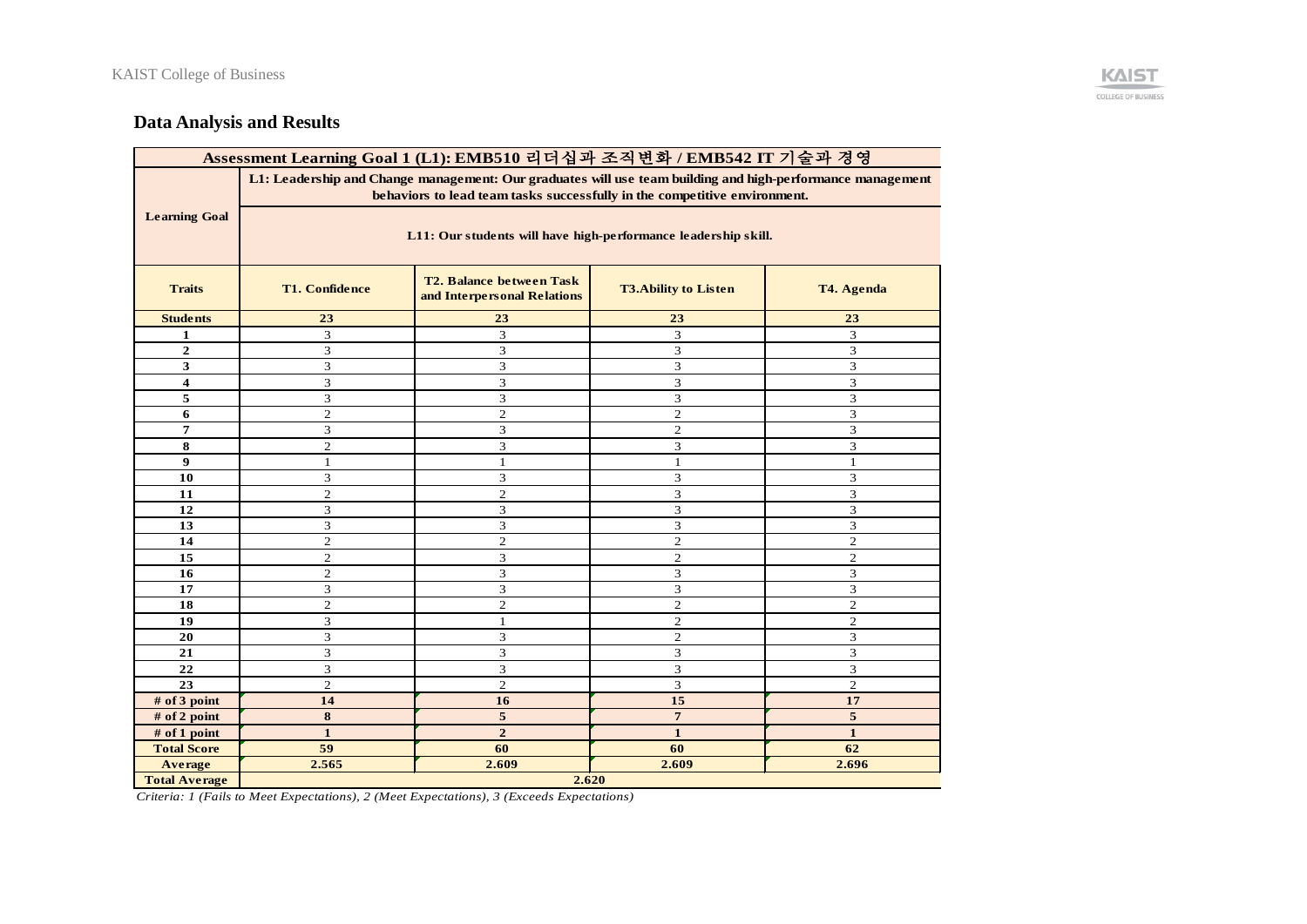| Assessment Learning Goal 1 (L1): EMB510 리더십과 조직변화 / EMB542 IT 기술과 경영                                                                                                                 |                                                                                              |                                                         |                          |                           |                                                                                                  |                                                                                                    |                        |  |
|--------------------------------------------------------------------------------------------------------------------------------------------------------------------------------------|----------------------------------------------------------------------------------------------|---------------------------------------------------------|--------------------------|---------------------------|--------------------------------------------------------------------------------------------------|----------------------------------------------------------------------------------------------------|------------------------|--|
| L1: Leadership and Change management: Our graduates will use team building and high-performance management behaviors to lead team tasks successfully in the competitive environment. |                                                                                              |                                                         |                          |                           |                                                                                                  |                                                                                                    |                        |  |
| <b>Learning Goal</b>                                                                                                                                                                 | L12: Our students will know how to build a team successfully in the competitive environment. |                                                         |                          |                           |                                                                                                  | L13: Our students will effectively manage team members for solving organizational<br>challenges.   |                        |  |
| <b>Traits</b>                                                                                                                                                                        | <b>T1. Commitment</b>                                                                        | T2. Balance between Task<br>and Interpersonal Relations | <b>T3. Contributions</b> | <b>T4. Stays on Track</b> | T1. Ability to Clearly Specify<br><b>Team Focus in Responding</b><br>to Organizational Challenge | <b>T2. Creative Solution</b><br><b>Finding in Responding to</b><br><b>Organizational Challenge</b> | <b>T3. Feasibility</b> |  |
| <b>Students</b>                                                                                                                                                                      | 23                                                                                           | 23                                                      | 23                       | 23                        | 23                                                                                               | 23                                                                                                 | 23                     |  |
| 1                                                                                                                                                                                    | 2                                                                                            | $\overline{3}$                                          | $\overline{2}$           | $\overline{3}$            | $\overline{3}$                                                                                   | $\overline{2}$                                                                                     | $\overline{3}$         |  |
| $\overline{2}$                                                                                                                                                                       | $\overline{2}$                                                                               | 2                                                       | $\overline{c}$           | $\overline{3}$            | 2                                                                                                | 2                                                                                                  | 3                      |  |
| 3                                                                                                                                                                                    | 2                                                                                            | 2                                                       | 2                        | 3                         | $\overline{3}$                                                                                   | 2                                                                                                  | 2                      |  |
| 4                                                                                                                                                                                    | 2                                                                                            | $\overline{2}$                                          | $\overline{2}$           | $\overline{3}$            | 2                                                                                                | $\overline{2}$                                                                                     | 2                      |  |
| 5                                                                                                                                                                                    | 3                                                                                            | 3                                                       | $\mathfrak{Z}$           | 3                         | $\overline{3}$                                                                                   | 3                                                                                                  | 3                      |  |
| 6                                                                                                                                                                                    | 3                                                                                            | $\overline{3}$                                          | $\overline{3}$           | $\overline{3}$            | 3                                                                                                | 3                                                                                                  | 3                      |  |
| 7                                                                                                                                                                                    | 3                                                                                            | 3                                                       | 3                        | 3                         | 3                                                                                                | 3                                                                                                  | 3                      |  |
| 8                                                                                                                                                                                    | 3                                                                                            | 3                                                       | 3                        | $\overline{3}$            | 3                                                                                                | $\overline{3}$                                                                                     | 3                      |  |
| 9                                                                                                                                                                                    | 2                                                                                            | 3                                                       | 3                        | $\overline{3}$            | $\overline{3}$                                                                                   | $\overline{3}$                                                                                     | 3                      |  |
| 10                                                                                                                                                                                   | $\overline{2}$                                                                               | $\overline{3}$                                          | $\overline{3}$           | $\overline{3}$            | $\overline{3}$                                                                                   | $\overline{3}$                                                                                     | $\overline{3}$         |  |
| 11                                                                                                                                                                                   | $\overline{2}$                                                                               | $\overline{3}$                                          | $\mathfrak{Z}$           | $\overline{3}$            | $\overline{3}$                                                                                   | $\overline{3}$                                                                                     | $\overline{3}$         |  |
| 12                                                                                                                                                                                   | $\overline{2}$                                                                               | $\overline{2}$                                          | $\overline{3}$           | $\overline{2}$            | $\overline{2}$                                                                                   | $\overline{3}$                                                                                     | 3                      |  |
| 13                                                                                                                                                                                   | $\overline{3}$                                                                               | 2                                                       | $\overline{2}$           | $\overline{2}$            | 2                                                                                                | $\overline{3}$                                                                                     | 2                      |  |
| 14                                                                                                                                                                                   | 2                                                                                            | $\overline{3}$                                          | $\overline{2}$           | $\overline{2}$            | $\overline{3}$                                                                                   | $\overline{3}$                                                                                     | 3                      |  |
| 15                                                                                                                                                                                   | $\overline{3}$                                                                               | $\overline{3}$                                          | $\overline{3}$           | $\overline{2}$            | $\overline{3}$                                                                                   | $\overline{3}$                                                                                     | 3                      |  |
| 16                                                                                                                                                                                   | $\overline{3}$                                                                               | 3                                                       | $\overline{3}$           | $\overline{3}$            | $\overline{2}$                                                                                   | $\overline{3}$                                                                                     | 3                      |  |
| 17                                                                                                                                                                                   | 2                                                                                            | $\overline{3}$                                          | $\overline{2}$           | $\mathfrak{Z}$            | $\overline{2}$                                                                                   | $\overline{2}$                                                                                     | $\overline{2}$         |  |
| 18                                                                                                                                                                                   | 2                                                                                            | $\overline{2}$                                          | $\overline{2}$           | $\overline{2}$            | $\overline{2}$                                                                                   | $\overline{c}$                                                                                     | $\overline{2}$         |  |
| 19                                                                                                                                                                                   | $\mathfrak{Z}$                                                                               | $\overline{c}$                                          | $\overline{2}$           | 3                         | $\overline{2}$                                                                                   | $\overline{c}$                                                                                     | $\mathfrak{Z}$         |  |
| 20                                                                                                                                                                                   | $\overline{2}$                                                                               | $\overline{3}$                                          | $\overline{3}$           | 3                         | 3                                                                                                | 3                                                                                                  | $\mathfrak{Z}$         |  |
| 21                                                                                                                                                                                   | $\overline{3}$                                                                               | $\overline{3}$                                          | $\overline{3}$           | $\sqrt{2}$                | $\overline{3}$                                                                                   | $\overline{3}$                                                                                     | 3                      |  |
| 22                                                                                                                                                                                   | $\overline{3}$                                                                               | $\overline{3}$                                          | $\overline{3}$           | $\overline{3}$            | $\overline{3}$                                                                                   | $\overline{3}$                                                                                     | $\overline{3}$         |  |
| 23                                                                                                                                                                                   | $\overline{3}$                                                                               | $\overline{3}$                                          | $\mathfrak{Z}$           | $\mathfrak{Z}$            | $\overline{3}$                                                                                   | $\overline{3}$                                                                                     | $\overline{3}$         |  |
| # of 3 point                                                                                                                                                                         | 11                                                                                           | 16                                                      | 14                       | 17                        | 15                                                                                               | 16                                                                                                 | 18                     |  |
| # of 2 point                                                                                                                                                                         | 12                                                                                           | $\overline{7}$                                          | $\boldsymbol{9}$         | $\boldsymbol{6}$          | $\pmb{8}$                                                                                        | $\overline{7}$                                                                                     | 5                      |  |
| # of 1 point                                                                                                                                                                         | $\mathbf{0}$                                                                                 | $\mathbf{0}$                                            | $\bf{0}$                 | $\mathbf{0}$              | $\mathbf{0}$                                                                                     | $\mathbf{0}$                                                                                       | $\mathbf{0}$           |  |
| <b>Total Score</b>                                                                                                                                                                   | 57                                                                                           | 62                                                      | 60                       | 63                        | 61                                                                                               | 62                                                                                                 | 64                     |  |
| Average                                                                                                                                                                              | 2.478                                                                                        | 2.696                                                   | 2.609                    | 2.739                     | 2.652                                                                                            | 2.696                                                                                              | 2.783                  |  |
| <b>Total Average</b>                                                                                                                                                                 |                                                                                              | 2.630                                                   |                          |                           | 2.710                                                                                            |                                                                                                    |                        |  |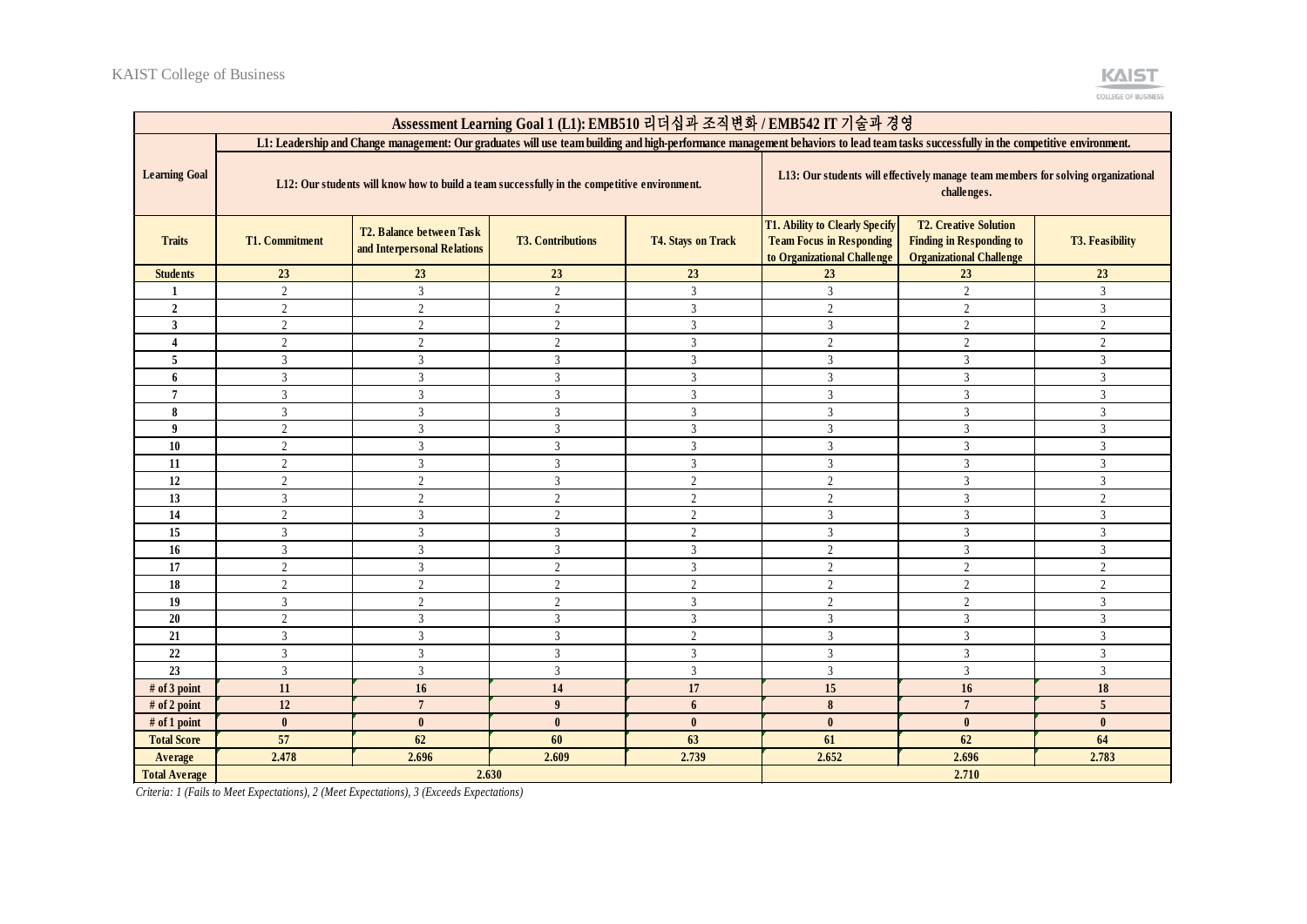|                         | Assessment Learning Goal 2 (L2): EMB542 IT 기술과 경영 / EMB571/572 해외현장연구 / OPI Level Test                                   |                                                |                                                                                     |                                 |                      |                                                                                                               |                          |  |
|-------------------------|--------------------------------------------------------------------------------------------------------------------------|------------------------------------------------|-------------------------------------------------------------------------------------|---------------------------------|----------------------|---------------------------------------------------------------------------------------------------------------|--------------------------|--|
|                         | L2: Global Perspective: Our graduates will have a global perspective.                                                    |                                                |                                                                                     |                                 |                      |                                                                                                               |                          |  |
| <b>Learning Goal</b>    | L21: Our student will understand global business issues and relate current issues to emerging<br>business opportunities. |                                                |                                                                                     |                                 |                      | L22: Our students will have a good command of business English or other<br>languages of major global markets. |                          |  |
| <b>Traits</b>           | <b>T1.</b> Identification of<br><b>Global Issues</b>                                                                     | <b>T2. Analysis of Global</b><br><b>Issues</b> | <b>T3. Application of</b><br><b>Analysis to Global</b><br><b>Business Situation</b> | <b>T4. Cultural Differences</b> | <b>T1. Knowledge</b> | <b>T2. Comprehension</b>                                                                                      | <b>T3. Communication</b> |  |
| <b>Students</b>         | 8                                                                                                                        | 8                                              | 8                                                                                   | 8                               | 25                   | 25                                                                                                            | 25                       |  |
| 1                       | 3                                                                                                                        | 3                                              | 3                                                                                   | $\overline{3}$                  | 3                    | 3                                                                                                             | 3                        |  |
| $\overline{2}$          | $\mathbf{3}$                                                                                                             | $\mathfrak{Z}$                                 | 3                                                                                   | $\overline{2}$                  | $\mathfrak{Z}$       | $\mathfrak{Z}$                                                                                                | $\overline{\mathbf{3}}$  |  |
| $\mathbf{3}$            | 3                                                                                                                        | $\overline{3}$                                 | 3                                                                                   | $\mathfrak{Z}$                  | $\mathfrak{Z}$       | $\mathfrak{Z}$                                                                                                | 3                        |  |
| $\overline{\mathbf{4}}$ | 3                                                                                                                        | 3                                              | $\overline{c}$                                                                      | $\overline{2}$                  | $\overline{3}$       | 3                                                                                                             | 3                        |  |
| 5                       | 2                                                                                                                        | $\overline{2}$                                 | $\mathfrak{2}$                                                                      | 2                               | 3                    | 3                                                                                                             | 3                        |  |
| 6                       | 3                                                                                                                        | $\overline{3}$                                 | $\overline{2}$                                                                      | $\overline{2}$                  | $\overline{3}$       | $\mathfrak{Z}$                                                                                                | $\mathfrak{Z}$           |  |
| $\overline{7}$          | $\overline{3}$                                                                                                           | 3                                              | 3                                                                                   | $\overline{2}$                  | $\overline{3}$       | $\mathbf{3}$                                                                                                  | $\overline{3}$           |  |
| 8                       | 2                                                                                                                        | $\overline{2}$                                 | 2                                                                                   | $\overline{2}$                  | 3                    | 3                                                                                                             | 3                        |  |
| $\boldsymbol{9}$        |                                                                                                                          |                                                |                                                                                     |                                 | $\mathfrak{Z}$       | $\mathfrak{Z}$                                                                                                | 3                        |  |
| 10                      |                                                                                                                          |                                                |                                                                                     |                                 | $\overline{3}$       | 3                                                                                                             | $\overline{3}$           |  |
| 11                      |                                                                                                                          |                                                |                                                                                     |                                 | 3                    | 3                                                                                                             | 3                        |  |
| 12                      |                                                                                                                          |                                                |                                                                                     |                                 | 3                    | $\mathfrak{Z}$                                                                                                | $\overline{3}$           |  |
| 13                      |                                                                                                                          |                                                |                                                                                     |                                 | $\mathfrak{Z}$       | $\mathfrak{Z}$                                                                                                | $\overline{3}$           |  |
| 14                      |                                                                                                                          |                                                |                                                                                     |                                 | $\overline{3}$       | $\mathfrak{Z}$                                                                                                | $\overline{3}$           |  |
| 15                      |                                                                                                                          |                                                |                                                                                     |                                 | $\mathfrak{Z}$       | $\sqrt{3}$                                                                                                    | $\mathfrak{Z}$           |  |
| 16                      |                                                                                                                          |                                                |                                                                                     |                                 | $\overline{3}$       | $\mathfrak{Z}$                                                                                                | 3                        |  |
| 17                      |                                                                                                                          |                                                |                                                                                     |                                 | $\overline{3}$       | $\overline{3}$                                                                                                | $\overline{3}$           |  |
| 18                      |                                                                                                                          |                                                |                                                                                     |                                 | $\mathfrak z$        | $\mathfrak{Z}$                                                                                                | $\mathfrak{Z}$           |  |
| 19                      |                                                                                                                          |                                                |                                                                                     |                                 | $\mathfrak{Z}$       | $\mathfrak{Z}$                                                                                                | $\overline{3}$           |  |
| 20                      |                                                                                                                          |                                                |                                                                                     |                                 | $\overline{3}$       | $\mathfrak{Z}$                                                                                                | $\overline{3}$           |  |
| 21                      |                                                                                                                          |                                                |                                                                                     |                                 | $\overline{3}$       | $\mathfrak{Z}$                                                                                                | 3                        |  |
| $\bf 22$                |                                                                                                                          |                                                |                                                                                     |                                 | $\overline{3}$       | $\sqrt{3}$                                                                                                    | $\mathfrak{Z}$           |  |
| 23                      |                                                                                                                          |                                                |                                                                                     |                                 | $\overline{3}$       | 3                                                                                                             | $\mathfrak{Z}$           |  |
| 24                      |                                                                                                                          |                                                |                                                                                     |                                 | 3                    | $\overline{3}$                                                                                                | $\overline{3}$           |  |
| $\overline{25}$         |                                                                                                                          |                                                |                                                                                     |                                 | $\mathfrak z$        | $\mathfrak{Z}$                                                                                                | $\mathfrak{Z}$           |  |
| # of 3 point            | 6                                                                                                                        | 6                                              | $\overline{\mathbf{4}}$                                                             | $\overline{2}$                  | 25                   | 25                                                                                                            | 25                       |  |
| # of 2 point            | $\overline{2}$                                                                                                           | $\overline{2}$                                 | $\overline{\mathbf{4}}$                                                             | 6                               | $\mathbf{0}$         | $\mathbf{0}$                                                                                                  | $\mathbf{0}$             |  |
| # of 1 point            | $\mathbf{0}$                                                                                                             | $\bf{0}$                                       | $\mathbf{0}$                                                                        | $\bf{0}$                        | $\bf{0}$             | $\bf{0}$                                                                                                      | $\bf{0}$                 |  |
| <b>Total Score</b>      | 22                                                                                                                       | 22                                             | 20                                                                                  | 18                              | 75                   | 75                                                                                                            | 75                       |  |
| Average                 | 2.750                                                                                                                    | 2.750                                          | 2.500                                                                               | 2.250                           | 3.000                | 3.000                                                                                                         | 3.000                    |  |
| <b>Total Average</b>    |                                                                                                                          | 2.563                                          |                                                                                     |                                 |                      | 3.000                                                                                                         |                          |  |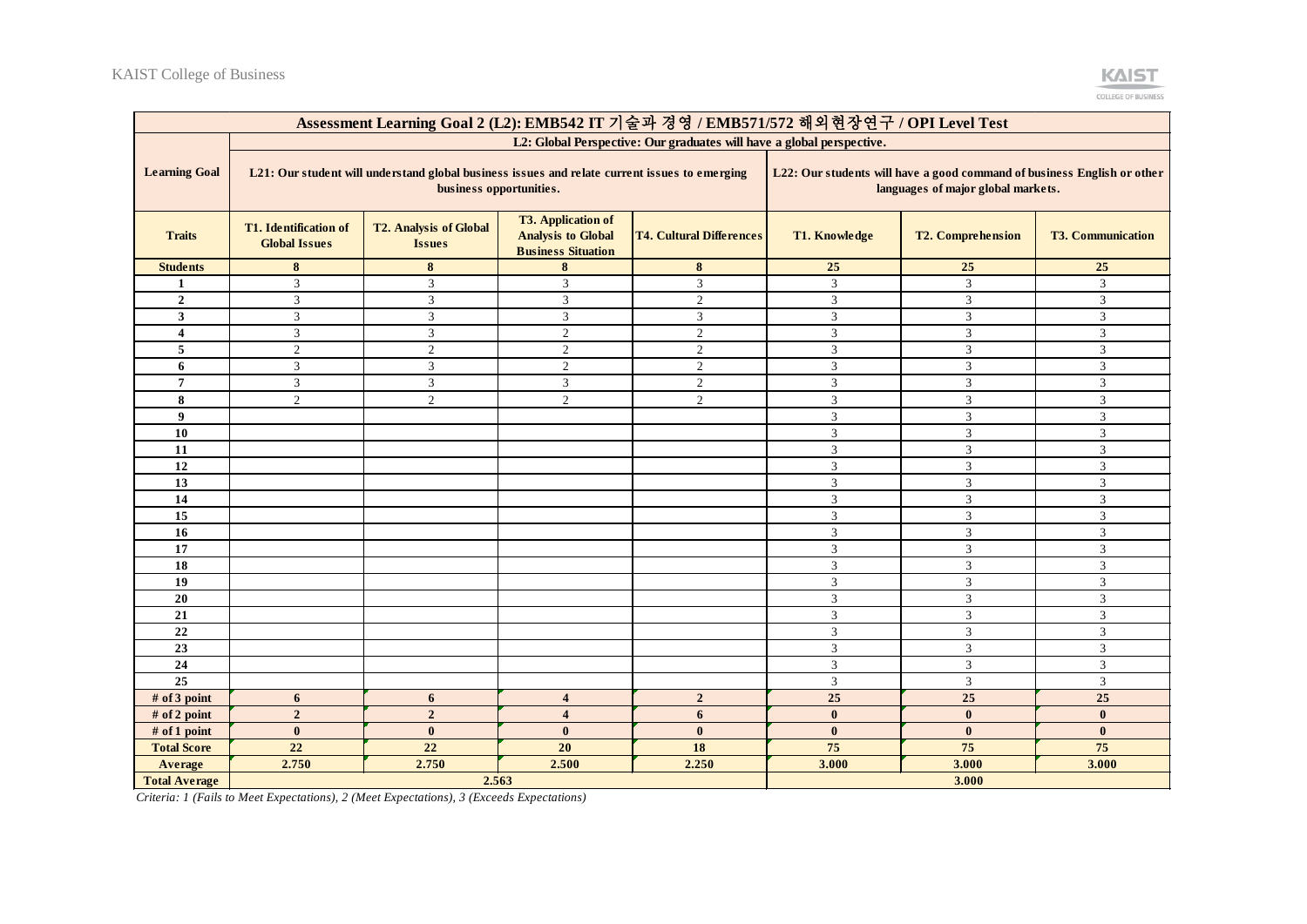

| Assessment Learning Goal 3 (L3): EMB520 마케팅관리 / EMB562 회계 및 재무제표 분석 |                                                                                                                                                                                                                                           |                                                 |                                          |                |                                                       |                           |                             |
|---------------------------------------------------------------------|-------------------------------------------------------------------------------------------------------------------------------------------------------------------------------------------------------------------------------------------|-------------------------------------------------|------------------------------------------|----------------|-------------------------------------------------------|---------------------------|-----------------------------|
|                                                                     | L3: Ethically & Socially Conscious Reasoning: Our graduates will understand the gravity of ethical behavior and corporate social responsibility.                                                                                          |                                                 |                                          |                |                                                       |                           |                             |
| <b>Learning Goal</b>                                                | L31: Our students will be able to identify ethical and social dilemma and be able to recognize and evaluate alternative courses<br>L32: Our students will know the professional<br>of action.<br>code of conduct within their discipline. |                                                 |                                          |                |                                                       |                           |                             |
| <b>Traits</b>                                                       | <b>T1. Identifies Dilemma</b>                                                                                                                                                                                                             | <b>T2. Stakeholders</b><br><b>Consideration</b> | <b>T3. Options</b><br><b>Development</b> |                | <b>T4. Options Evaluation T5. Decision and Action</b> | <b>T1. Importance</b>     | <b>T2. Understanding</b>    |
| <b>Students</b>                                                     | 8                                                                                                                                                                                                                                         | 8                                               | 8                                        | 8              | 8                                                     | 30                        | 30                          |
| $\mathbf{1}$                                                        | $\overline{3}$                                                                                                                                                                                                                            | 3                                               | $\overline{3}$                           | $\mathfrak{Z}$ | $\mathfrak{Z}$                                        | $\mathfrak{Z}$            | $\overline{3}$              |
| $\overline{2}$                                                      | 3                                                                                                                                                                                                                                         | 3                                               | 3                                        | 3              | 3                                                     | 3                         | 3                           |
| 3                                                                   | 3                                                                                                                                                                                                                                         | 3                                               | $\mathfrak{Z}$                           | $\mathfrak{Z}$ | $\overline{3}$                                        | $\boldsymbol{\mathsf{3}}$ | $\mathfrak{Z}$              |
| $\overline{\mathbf{4}}$                                             | 3                                                                                                                                                                                                                                         | $\mathfrak{Z}$                                  | $\mathfrak{Z}$                           | $\sqrt{3}$     | $\mathfrak{Z}$                                        | $\mathfrak{Z}$            | 3                           |
| 5                                                                   | $\mathfrak{Z}$                                                                                                                                                                                                                            | $\ensuremath{\mathfrak{Z}}$                     | $\boldsymbol{2}$                         | $\mathfrak{Z}$ | $\mathfrak{Z}$                                        | $\mathfrak{Z}$            | $\mathfrak{Z}$              |
| 6                                                                   | $\overline{3}$                                                                                                                                                                                                                            | $\mathbf{3}$                                    | $\overline{2}$                           | $\mathfrak{Z}$ | $\mathfrak{Z}$                                        | 3                         | $\overline{3}$              |
| $\overline{7}$                                                      | $\mathfrak{Z}$                                                                                                                                                                                                                            | $\mathfrak{Z}$                                  | $\overline{2}$                           | $\overline{c}$ | 3                                                     | $\mathfrak{Z}$            | $\overline{2}$              |
| 8                                                                   | 3                                                                                                                                                                                                                                         | 3                                               | $\overline{2}$                           | $\overline{c}$ | $\mathfrak{Z}$                                        | $\mathfrak{Z}$            | $\mathfrak{Z}$              |
| 9                                                                   |                                                                                                                                                                                                                                           |                                                 |                                          |                |                                                       | 3                         | $\overline{3}$              |
| 10                                                                  |                                                                                                                                                                                                                                           |                                                 |                                          |                |                                                       | $\mathbf{2}$              | $\overline{2}$              |
| 11                                                                  |                                                                                                                                                                                                                                           |                                                 |                                          |                |                                                       | 3                         | 3                           |
| 12                                                                  |                                                                                                                                                                                                                                           |                                                 |                                          |                |                                                       | $\overline{2}$            | $\overline{2}$              |
| 13                                                                  |                                                                                                                                                                                                                                           |                                                 |                                          |                |                                                       | $\overline{2}$            | $\overline{2}$              |
| 14                                                                  |                                                                                                                                                                                                                                           |                                                 |                                          |                |                                                       | $\mathfrak{Z}$            | 3                           |
| $\overline{15}$                                                     |                                                                                                                                                                                                                                           |                                                 |                                          |                |                                                       | $\mathfrak{Z}$            | $\mathfrak{Z}$              |
| 16                                                                  |                                                                                                                                                                                                                                           |                                                 |                                          |                |                                                       | $\sqrt{2}$                | $\overline{2}$              |
| 17                                                                  |                                                                                                                                                                                                                                           |                                                 |                                          |                |                                                       | $\overline{2}$            | $\ensuremath{\mathfrak{Z}}$ |
| $\overline{18}$                                                     |                                                                                                                                                                                                                                           |                                                 |                                          |                |                                                       | $\mathfrak{Z}$            | $\mathfrak{Z}$              |
| 19                                                                  |                                                                                                                                                                                                                                           |                                                 |                                          |                |                                                       | 3                         | 3                           |
| 20                                                                  |                                                                                                                                                                                                                                           |                                                 |                                          |                |                                                       | $\overline{2}$            | $\overline{2}$              |
| 21                                                                  |                                                                                                                                                                                                                                           |                                                 |                                          |                |                                                       | $\mathfrak{Z}$            | $\overline{3}$              |
| 22                                                                  |                                                                                                                                                                                                                                           |                                                 |                                          |                |                                                       | 3                         | 3                           |
| 23                                                                  |                                                                                                                                                                                                                                           |                                                 |                                          |                |                                                       | $\overline{2}$            | $\overline{1}$              |
| 24                                                                  |                                                                                                                                                                                                                                           |                                                 |                                          |                |                                                       | 3                         | $\overline{3}$              |
| 25                                                                  |                                                                                                                                                                                                                                           |                                                 |                                          |                |                                                       | $\ensuremath{\mathbf{3}}$ | $\sqrt{2}$                  |
| 26                                                                  |                                                                                                                                                                                                                                           |                                                 |                                          |                |                                                       | $\boldsymbol{\mathsf{3}}$ | $\overline{3}$              |
| 27                                                                  |                                                                                                                                                                                                                                           |                                                 |                                          |                |                                                       | $\mathfrak{Z}$            | $\mathfrak{Z}$              |
| 28                                                                  |                                                                                                                                                                                                                                           |                                                 |                                          |                |                                                       | $\boldsymbol{\mathsf{3}}$ | $\ensuremath{\mathfrak{Z}}$ |
| 29                                                                  |                                                                                                                                                                                                                                           |                                                 |                                          |                |                                                       | $\mathfrak{Z}$            | $\mathfrak{Z}$              |
| 30                                                                  |                                                                                                                                                                                                                                           |                                                 |                                          |                |                                                       | 3                         | 3                           |
| # of 3 point                                                        | 8                                                                                                                                                                                                                                         | 8                                               | $\overline{\mathbf{4}}$                  | 6              | 8                                                     | 23                        | 22                          |
| # of 2 point                                                        | $\bf{0}$                                                                                                                                                                                                                                  | $\bf{0}$                                        | $\overline{\mathbf{4}}$                  | $\overline{2}$ | $\bf{0}$                                              | $\overline{7}$            | $\overline{7}$              |
| # of 1 point                                                        | $\mathbf{0}$                                                                                                                                                                                                                              | $\mathbf{0}$                                    | $\mathbf{0}$                             | $\mathbf{0}$   | $\bf{0}$                                              | $\bf{0}$                  | $\mathbf{1}$                |
| <b>Total Score</b>                                                  | 24                                                                                                                                                                                                                                        | 24                                              | 20                                       | 22             | 24                                                    | 83                        | 81                          |
| Average                                                             | 3.000                                                                                                                                                                                                                                     | 3.000                                           | 2.500                                    | 2.750          | 3.000                                                 | 2.767                     | 2.700                       |
| <b>Total Average</b>                                                |                                                                                                                                                                                                                                           |                                                 | 2.850                                    |                |                                                       |                           | 2.733                       |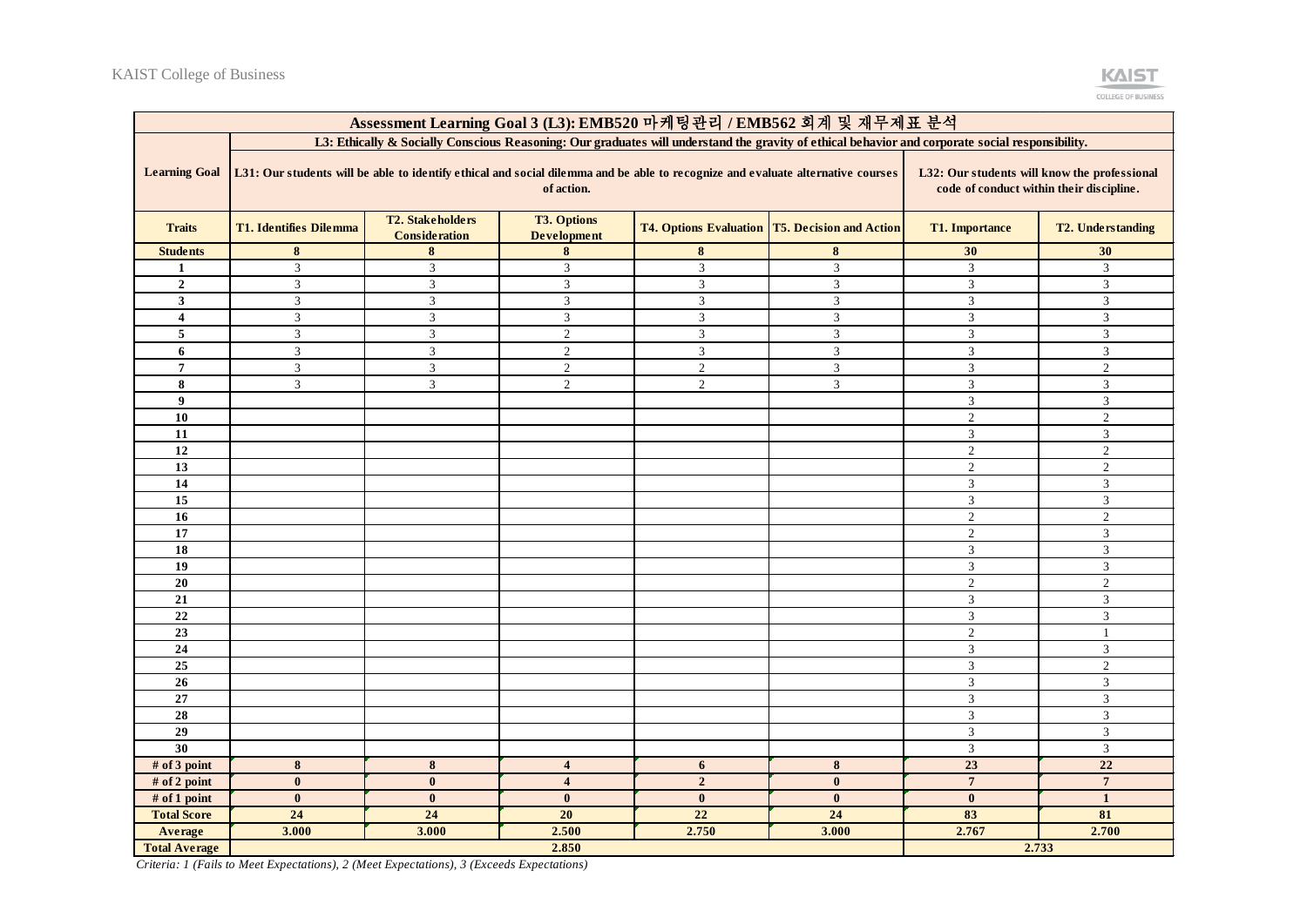

| Assessment Learning Goal 4 (L4): EMB530 생산 경영 및 공급 사슬 관리 / EMB511 경영전략 및 정책 |                                                                                                                                                                           |                                                                          |                                                        |                                                             |                                                 |                            |                              |  |
|-----------------------------------------------------------------------------|---------------------------------------------------------------------------------------------------------------------------------------------------------------------------|--------------------------------------------------------------------------|--------------------------------------------------------|-------------------------------------------------------------|-------------------------------------------------|----------------------------|------------------------------|--|
|                                                                             | L4: Strategic Thinking & Cross-disciplinary Competency: Our graduates will be able to strategically analyze business cases and integrate different disciplines in solving |                                                                          |                                                        |                                                             |                                                 |                            |                              |  |
| <b>Learning Goal</b>                                                        | L41: Our students will use appropriate analytical techniques to solve business problems and will demonstrate the ability of sound business judgment.                      |                                                                          |                                                        |                                                             |                                                 |                            |                              |  |
| <b>Traits</b>                                                               | <b>T1. Factual Knowledge</b>                                                                                                                                              | <b>T2. Application of</b><br><b>Strategic Analytical</b><br><b>Tools</b> | <b>T3. Application of</b><br><b>Financial Analysis</b> | <b>T4. Identification of</b><br><b>Case Problems/Issues</b> | <b>T5.</b> Generation of<br><b>Alternatives</b> | <b>T6. Recommendations</b> | <b>T7. Business Judgment</b> |  |
| <b>Students</b>                                                             | 8                                                                                                                                                                         | 8                                                                        | 8                                                      | 8                                                           | 8                                               | 8                          | 8                            |  |
|                                                                             | 3                                                                                                                                                                         |                                                                          | $\bigcap$                                              | 3                                                           | $\overline{2}$                                  | 3                          | 3                            |  |
| $\mathbf{2}$                                                                | 2                                                                                                                                                                         |                                                                          |                                                        |                                                             | 3                                               | 3                          | $\mathfrak{D}$               |  |
| 3                                                                           | $\overline{2}$                                                                                                                                                            |                                                                          | $\bigcap$                                              | 3                                                           | $\overline{2}$                                  | $\overline{2}$             | 3                            |  |
|                                                                             | 3                                                                                                                                                                         | 3                                                                        |                                                        | 3                                                           | 3                                               | $\overline{2}$             | 3                            |  |
| 5                                                                           | $\overline{2}$                                                                                                                                                            |                                                                          |                                                        | $\gamma$                                                    | 3                                               | 3                          | 3                            |  |
| 6                                                                           | 3                                                                                                                                                                         | $\mathfrak{D}$                                                           | 3                                                      | 3                                                           | $\mathfrak{Z}$                                  | $\overline{2}$             | $\overline{2}$               |  |
|                                                                             | $\overline{2}$                                                                                                                                                            | C                                                                        | $\mathcal{L}$                                          | 3                                                           | $\overline{2}$                                  | $\overline{2}$             | 3                            |  |
| 8                                                                           | 3                                                                                                                                                                         | 3                                                                        |                                                        | 3                                                           | $\overline{2}$                                  | 3                          | 3                            |  |
| # of 3 point                                                                |                                                                                                                                                                           | 6                                                                        |                                                        |                                                             | $\overline{\mathbf{4}}$                         | 4                          | 6                            |  |
| # of 2 point                                                                |                                                                                                                                                                           | $\mathfrak{D}$                                                           |                                                        |                                                             | $\overline{A}$                                  |                            | $\overline{2}$               |  |
| # of 1 point                                                                | $\mathbf{0}$                                                                                                                                                              | $\mathbf{0}$                                                             | $\mathbf{0}$                                           | $\mathbf{0}$                                                | $\mathbf{0}$                                    | $\mathbf{0}$               | $\mathbf{0}$                 |  |
| <b>Total Score</b>                                                          | 20                                                                                                                                                                        | 22                                                                       | 21                                                     | 23                                                          | 20                                              | 20                         | 22                           |  |
| Average                                                                     | 2.500                                                                                                                                                                     | 2.750                                                                    | 2.625                                                  | 2.875                                                       | 2.500                                           | 2.500                      | 2.750                        |  |
| <b>Total Average</b>                                                        |                                                                                                                                                                           |                                                                          |                                                        | 2.643                                                       |                                                 |                            |                              |  |